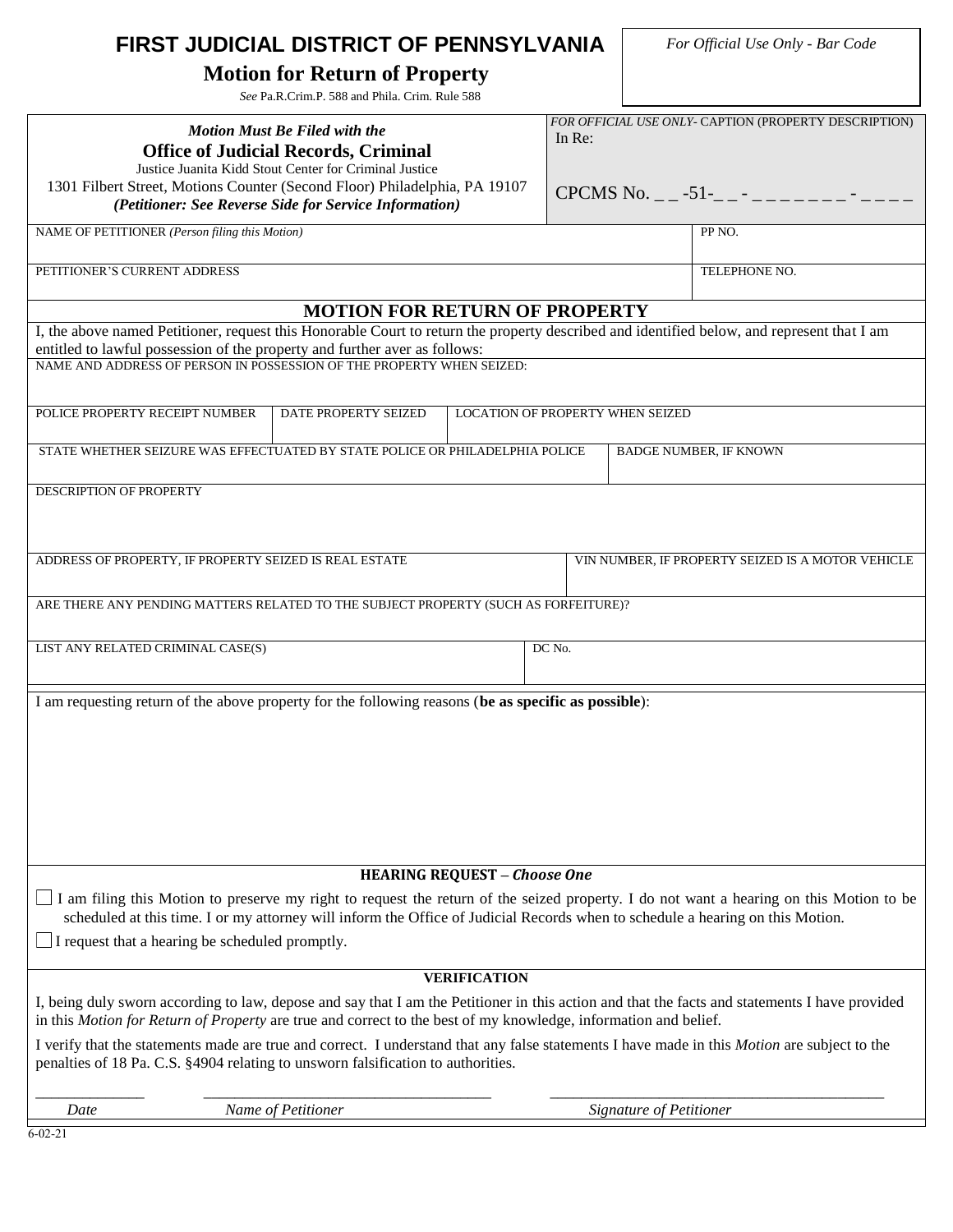## **FIRST JUDICIAL DISTRICT OF PENNSYLVANIA COURT OF COMMON PLEAS – TRIAL DIVISION**

### **MOTION FOR RETURN OF PROPERTY**

The owner of property seized by law enforcement officers may file a *Motion for Return of Property* regardless of whether criminal charges were filed against the owner or person in possession of the property when the property was seized. See PA. Rule of Crim. Procedure 588 and Phila. Crim. Rule 588 for additional information. In the event the Owner/Petitioner believes he/she is entitled to have the property returned promptly, before disposition of any pending criminal and/or forfeiture action(s), the Owner/Petitioner may request a prompt hearing as part of the *Motion*.

## **If you believe you are entitled to lawful possession and the return of the seized property to you:**

- 1. Complete and sign the *Motion for Return of Property*, make one copy, attach a copy of the Police Property Receipt, and file with the Office of Judicial Records, Justice Juanita Kidd Stout Center for Criminal Justice, 1301 Filbert Street, Motions Counter (Second Floor), Philadelphia, PA 19107. You must pay the filing fee of \$12.50.
- 2. Please select only **one** of the Hearing Request options. Unless you indicate that you are filing the *Motion* merely to preserve your right to request the return of the seized property, the Office of Judicial Records will schedule a hearing as promptly as possible after you file the *Motion* and will notify you of the hearing date.
- **3. The District Attorney's Office and the Pennsylvania Attorney General's Office, as applicable, have agreed to accept service of the** *Motion* **from the** *Office of Judicial Records***. Therefore, you do not need to serve the Motion on the Commonwealth.**
- 4. A hearing will be scheduled promptly. You *must* appear on the hearing date and be ready to prove to the assigned judge that you are entitled to the return of your property. If you fail to appear on the hearing date, your *Motion* will be dismissed or denied.
- 5. You will be given a copy of the order issued by the judge, and if you fail to appear, a copy will be mailed to you.
- 6. If your *Motion* is granted, and the Philadelphia Police Department has been ordered to return your property, you must contact the District Attorney's Office, Forfeiture Unit, Three South Penn Square, Philadelphia, PA 19107 to make arrangements for the return of your property.
- 7. If your *Motion* is granted, and the Pennsylvania State Police or by the Office of the Attorney General have been ordered to return your property, you must contact the Pennsylvania Attorney General, Asset Forfeiture and Money Laundering Section, 7801 Essington Avenue, Philadelphia, PA 19153 (Phone: 215-940-6698) to make arrangements for the return of your property.

# *PLEASE NOTE*

**An attorney will not be appointed for you in connection with your** *Motion for Return of Property***. You may represent yourself or you may hire an attorney to assist and represent you. If you fail to provide all required information or fail to appear for the scheduled hearing, your** *Motion for Return of Property* **will be denied or dismissed.**